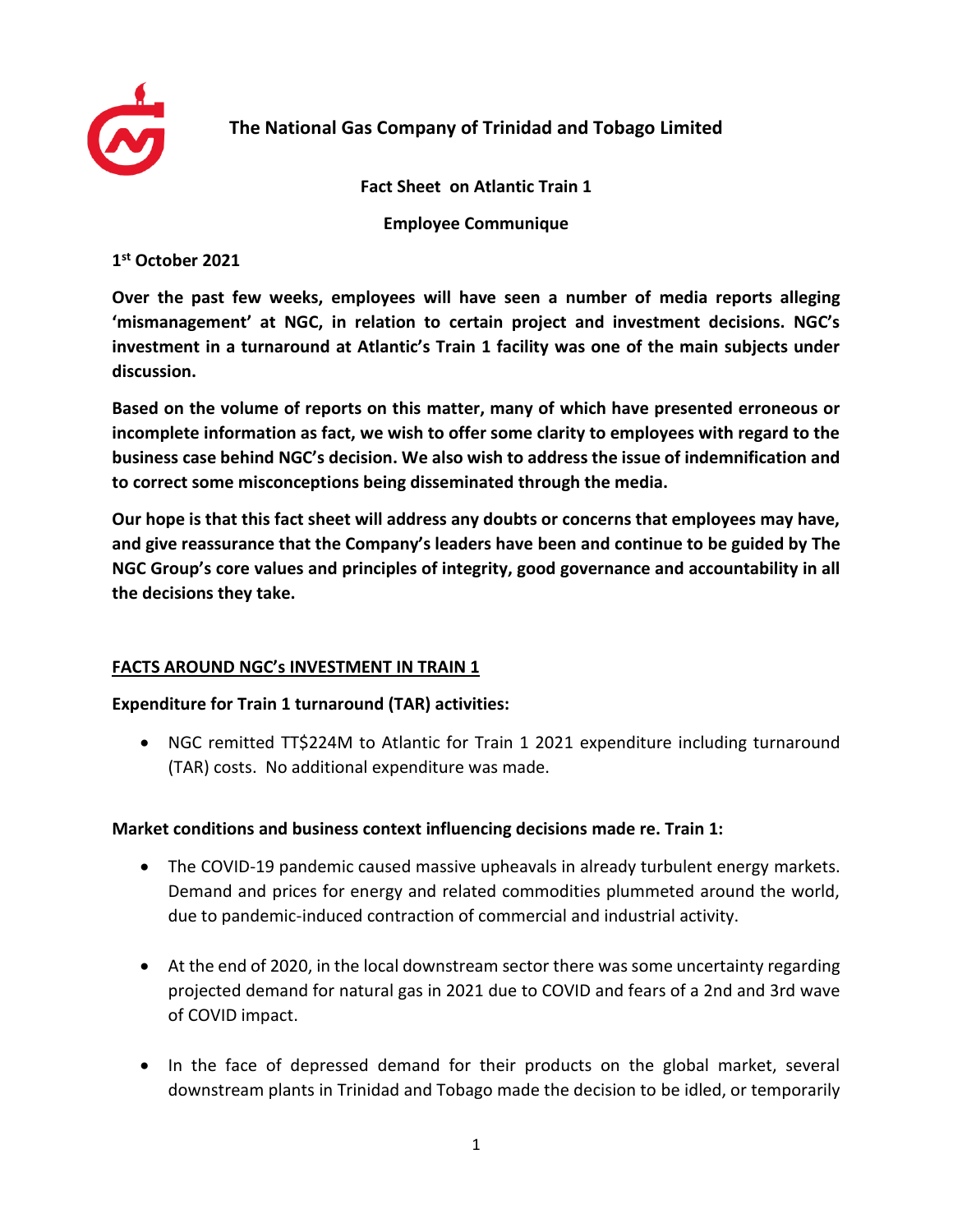suspend their operations. This meant that they would not require natural gas until they resumed operations.

- Per the terms of its contracts with upstream suppliers, NGC has an obligation to take all of the gas committed to in the agreements. In the event of reduced downstream demand, where NGC does not have a market for its full contracted volumes, the Company is still required to pay for the product it does not take.
- Towards the end of 2020, NGC was faced with volumes in excess of demand, given plant shutdowns and reduced industrial activity. Inasmuch as the Company would be billed for its upstream gas obligations, it made commercial sense to find an alternative use for the volumes not taken up by the downstream.
- The maintenance for Train 1 was planned for January 2021.
- The activity was necessary to maintain the mechanical integrity of the plant and ensure it could be readily mobilised to accept gas for processing once volumes became available.
- If this exercise was not completed in January 2021, the next available window would have been August 2021. Deferral would have then necessitated investment in plant upkeep until the turnaround could be executed. During the period of postponement, Train 1 would have had no revenue-earning capacity to cover costs for plant upkeep and a delayed turnaround.
- There was a real prospect to earn value through a refurbished Train 1, and a high probability at the time to be able to utilise gas that NGC already paid for by diverting volumes rejected by the downstream as they were seeking contract terms that were uneconomical to the Company.

# **NGC decisions re. Train 1:**

- There was a real prospect for NGC and the country to earn value through the refurbishment of Train 1.
- Given the high uncertainty of domestic demand, there existed the possibility for NGC to monetise the gas volumes rejected by the downstream, who at the time only had short term commitments and were desirous of gas prices and contract terms which were uneconomical and disadvantageous to NGC.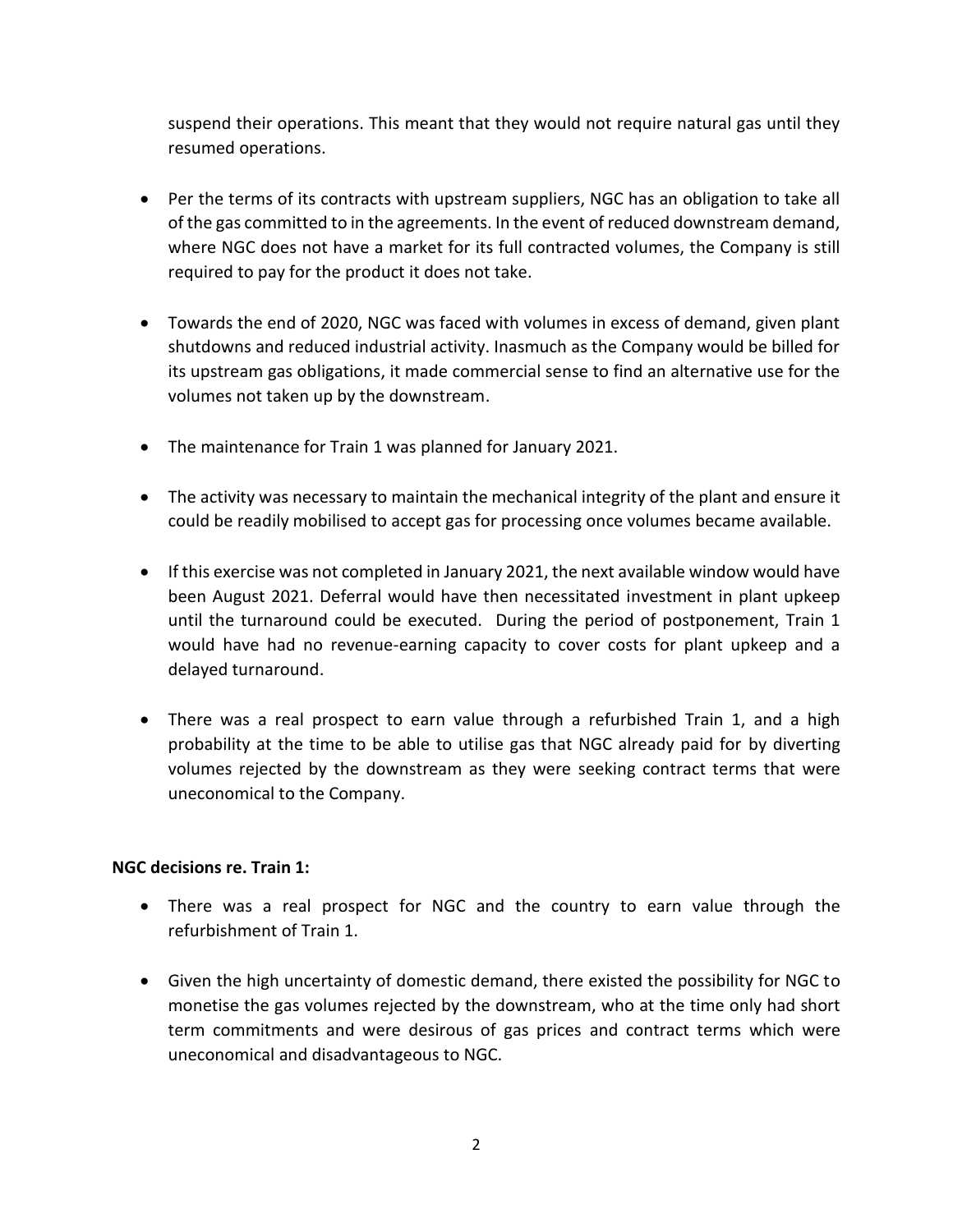- The gas volumes allocated for the downstream were only committed for short-term extensions based on projections in the depth of the pandemic. Up to April 2021, MHTL took the decision that it could not accept NGC's pricing and decided to take their plants down.
- All shareholders in Train 1 have proportionate fiduciary responsibility with regard to maintenance of the plant. However, each shareholder has different drivers for investment in the Train, and the majority shareholders Shell and bpTT did not have a business case to get approval to cover their portion of the cost for maintenance.
- Although a minority shareholder, NGC, in consultation with the Government, made the decision to cover the entire cost for the maintenance of Train 1 as a matter of national interest and given ongoing unitisation discussions.
- NGC used the opportunity to redirect gas, at least for the period of 2021, when the market could be monitored in consultation with the MEEI, and a holistic view on total gas supply could be assessed for the future.
- In total, NGC remitted TT\$224M to Atlantic for Train 1 2021 expenditure, including turnaround costs.
- NGC's investment decision was driven by several factors:
	- $\circ$  The opportunity to recoup otherwise sunk costs from take-or-pay contracts.
	- $\circ$  NGC would be entitled to 100% of the LNG produced which would have provided the Company with the opportunity to recover all costs remitted for the Train 1 TAR activities.
	- o Investment in Train 1 equaled an investment in NGC's portfolio diversification as the Company has built a marketing and trading desk to independently sell its equity cargoes from upstream and downstream investments in oil, natural gas liquids, methanol and LNG.
	- o Natural gas is projected to have a major role to play in the future of the global energy sector, due to its low carbon output relative to other fossil fuels. This means that LNG will continue to be an important economic driver for Trinidad and Tobago well into the future. Maintaining the operability of Train 1 ensures the country has maximum LNG production capacity to capitalise on current and future market opportunities.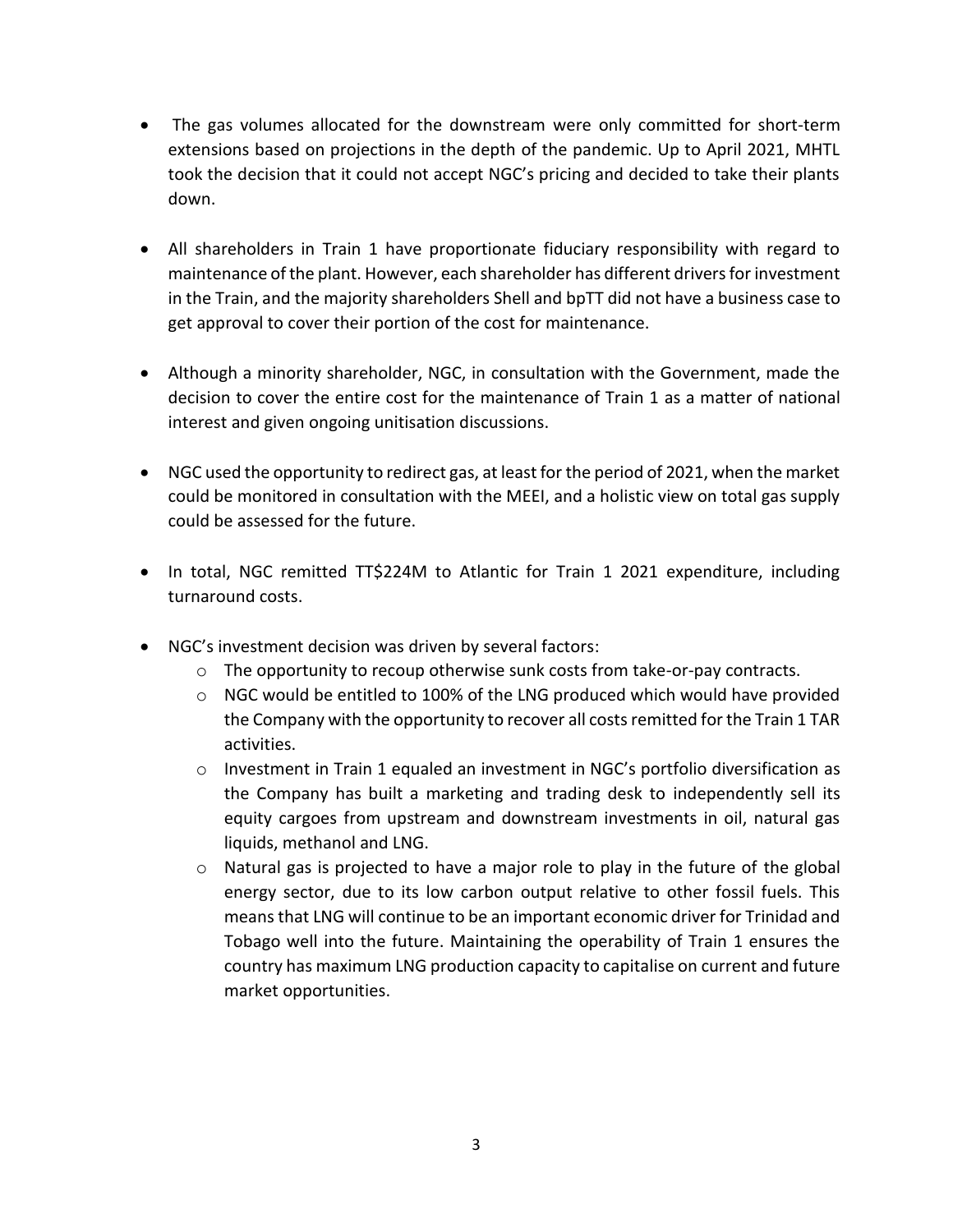#### **Eventual Outcomes**

- The turnaround at Train 1 was completed, but the facility was unable to resume operations at the time.
- Atlantic informed NGC of a safety issue with the plant that needed to be resolved before the plant could start production.
- Due to other planned turnarounds and COVID restrictions, this delayed the window to start up Train 1.
- At that same time, global prices were on the uptick, and most of the downstream plants requested gas volumes for the longer term.
- NGC did not have an obligation to provide gas to the downstream on terms that were uneconomic to the Company. Once the short-term extensions ceased, there was no obligation to provide gas to those companies. The notion of downstream companies "claiming" gas, is a misconception as gas contracts still had to be negotiated and terms agreed and finalised before NGC provided the requested volumes.
- Nevertheless, NGC's priority was to negotiate mutually acceptable economic terms for the volumes requested by downstream companies, and the Company provided those volumes.
- The new circumstances for the downstream also meant the volumes of gas that could have potentially been diverted to Train 1 were no longer available.

#### **The issue of indemnification**

- One of the topics getting significant airtime is the request for indemnity made by NGC's Board in respect of certain decisions around Train 1.
- NGC wishes to categorically dismiss any suggestion that this request implies wrongdoing on the part of the NGC Board.
- While NGC stands by its decisions, it must be recognised that there have been other decisions surrounding Train 1, outside the control of the NGC Board, that can have an impact on the future of the train.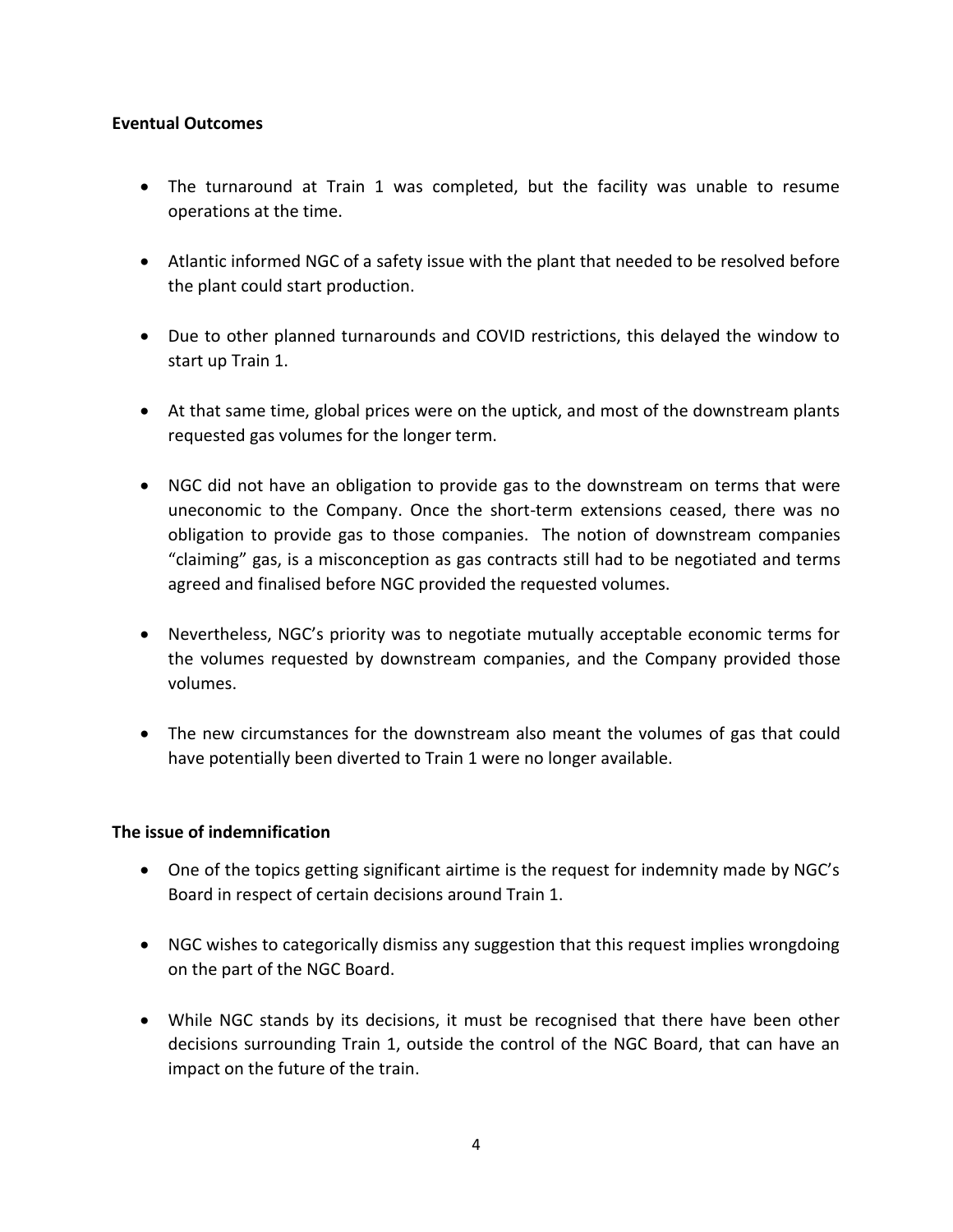• The Directors have rightly expressed that they should not be held liable for those decisions over which they have no control. This is the sole basis for the request for indemnity.

**The Board and Management take this opportunity to reiterate their full commitment to transparent, ethically sound and fiscally responsible decision-making, in line with the governance framework and core values of the organisation. The Company remains focused on its founding mandate of creating value for country from natural gas and related businesses and will do all in its power to strengthen public confidence in its brand. This includes correcting any misinformation that is being presented to the public as truth.**

**In the Appendix that follows NGC wishes to correct some of the misinformation circulating in the media.** 

**Conrad Enill**

**Chairman, NGC**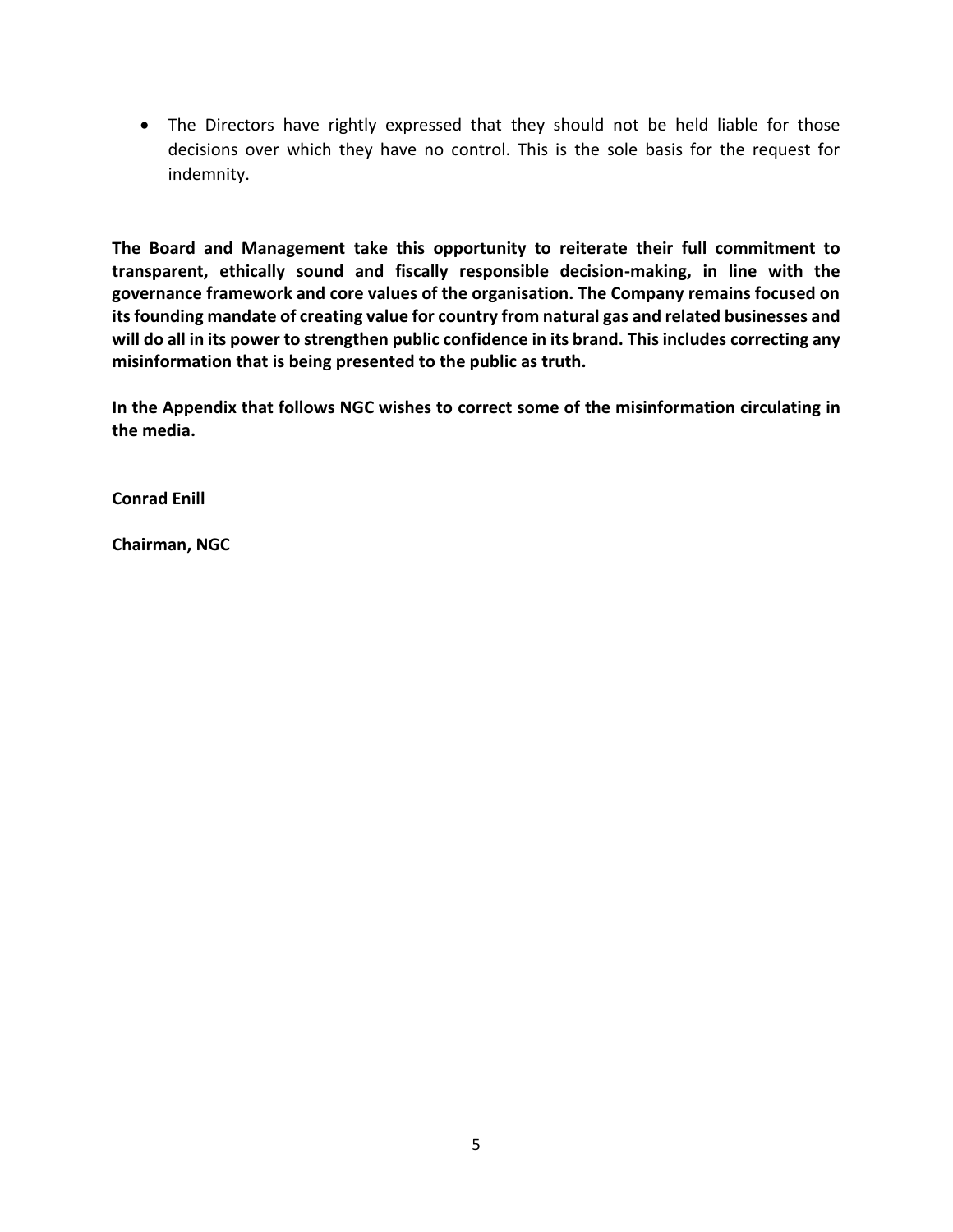### **Appendix**

**NGC stands to be negatively impacted by the bout of speculative reporting around its decisions in the Train 1 matter, and wishes to correct some of the misstatements identified in recent newspaper articles.**

**Misstatement:** NGC invested TT\$400M in Train 1 after the plant had been shut down. **Reality:** No, NGC remitted TT\$224M to Atlantic for Train 1 2021 expenditure including Train 1 turnaround (TAR) costs.

**Misstatement:** NGC decided to invest in the maintenance of Train 1 despite being advised, since 2019, by majority shareholders in and gas producers for Train 1 that there was no gas available for the plant's operations.

**Reality:** Train 1 was operational until Q4 2020. NGC was in a position where there were firm upstream commitments to take the gas, but there was also great uncertainty regarding downstream demand for 2021 due to ongoing negotiations with several large petrochemical consumers. Closure of negotiations was exacerbated by fears of a 2<sup>nd</sup> and 3<sup>rd</sup> wave of COVID impact on industrial demand. Throughout 2020, due to COVID impacts and resulting depressed commodity prices, several of the downstream plants made the decision to shut down their operations, at least temporarily, rather than accept natural gas. This resulted in losses for NGC.

Throughout 2020, plans were already in place for Train 1 to undergo a TAR in Q4 2020 but this was paused given uncertainty in the gas supply situation. Atlantic advised that the only available timing to execute the TAR on Train 1 was January 2021, should it be necessary to keep the train in a state of readiness if the situation ever arose where gas became available for processing at the plant. If that maintenance did not take place by January 2021, the next available window would be August 2021 given that there was already planned maintenance scheduled for the other trains.

Given the high uncertainty of domestic demand, there existed the possibility for NGC to monetise those volumes by diverting any gas rejected by the downstream at that time to Train 1 for LNG production, as they only had short term commitments and were seeking prices which were uneconomic to NGC. The majority shareholders for Train 1, Shell and bpTT, did not have a business case to get approval to cover their portion of the cost for maintenance.

Each shareholder would have different drivers for continued investment in the Train. As a matter of national interest and given the ongoing unitisation discussions, NGC in consultation with GORTT, made the decision to cover the entire cost for the maintenance of Train 1 but would be entitled to **100% of the LNG produced to cover the Train 1 costs, which would have given NGC the opportunity to recover all costs and make an upside margin given the uptick in LNG pricing in 2021.**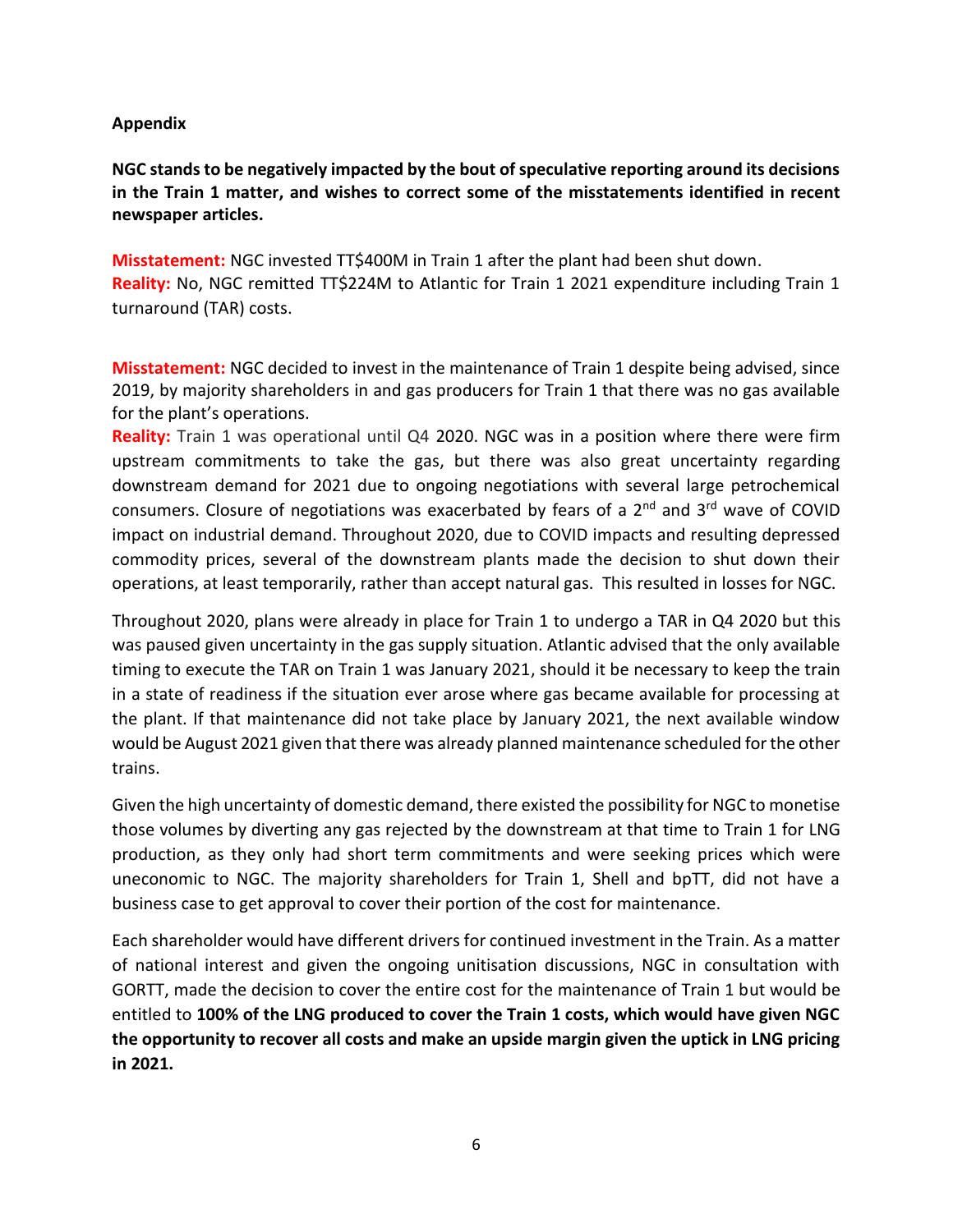Upon completion of the maintenance work, Atlantic informed NGC there was a process safety issue with the plant that needed to be resolved before the plant could start production. With other planned turnarounds and COVID restrictions, this delayed the window to start up Train 1. At that same time, global commodity prices were on the uptick, resulting in the downstream companies seeking to reach agreement with NGC to receive gas volumes for the longer term. NGC remained focused on reaching mutually acceptable economic terms with the downstream companies in 2021. The new circumstances for the downstream also meant the volumes of gas that could have potentially been diverted to Train 1 were no longer available.

**Misstatement:**: "…potentially losing more than a quarter billion dollars in a failed attempt to restart the Atlantic LNG Train 1 plant, relying on natural gas that was already committed to the petrochemical sector."

**Reality:** NGC did not have firm commitments from several of its major petrochemical consumers who were operating on short-term extensions and had the option to stop taking the gas based on projections in the depth of the pandemic, which did occur in 2020.

**Misstatement:** "…and having no real prospect of getting the gas in the short-term that is necessary for the plant to restart."

**Reality**: NGC has firm upstream commitments to take gas and with uncertainty around domestic demand, there was a real prospect to earn attractive returns from the sale of LNG through a refurbished Train 1. NGC however ensured that if required by downstream companies, supply would be prioritised to its domestic customers. Despite strong assertions that NGC's pricing was uneconomic, negotiations were closed for long term contracts with two (2) of its major customers in 2021.

**Misstatement: "**A cursory review of the explanations advanced by NGC's directors for the expenditure on Train 1 reveals several inconsistencies, not the least of which is sourcing the gas supply. The explanations suggest that NGC's supply would be gas allocated to the "shut-in" petrochemical plants in Point Lisas, redeployed to Train 1. But this was a short-term proposition for which there could be no long-term contractual certainty."

**Reality:** NGC would have had a short-term possibility to monetise the gas it would have paid for. In light of downstream customers rejecting the pricing, and taking plants offline, NGC used the opportunity to redirect gas for at least the period of 2021, when the market conditions could be monitored, and a holistic view could be assessed on total gas supply for the future with the MEEI.

**Misstatement:** "As soon as international prices rose, shut-in plants reopened and claimed their contractual quantities."

**Reality:** NGC did not have an obligation to provide gas at uneconomic terms to the Company. Regarding downstream contracts, once the short-term extensions ceased, there was no obligation to provide gas until such time that both parties reached mutual agreement on terms for sale of gas. As such there is no right of downstream companies "claiming" gas until both parties concluded negotiations to arrive at mutually acceptable terms. If no agreement was